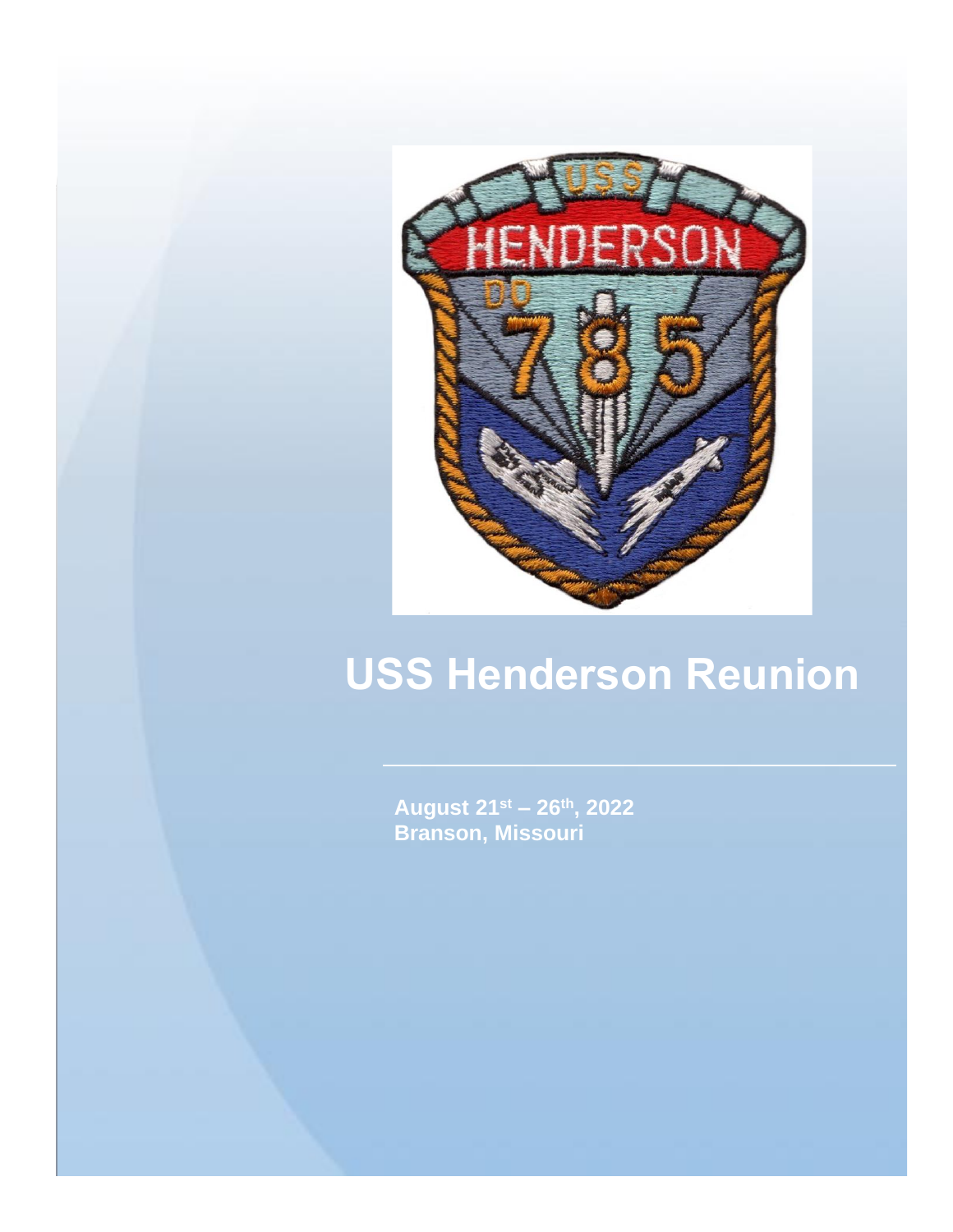

The hotel address and reservation phone number is: **Branson Grand Plaza Hotel 245 N Wildwood Dr Branson, MO 65616 Phone: (417) 336 - 6646**

Welcome to the 2022 reunion of the USS Henderson! Please join us and know you will have a wonderful time in sharing the experience with old and new friends. We also welcome family members and friends who would like to attend! Discover a place where convenience meets relaxation! The Branson Grand Plaza Hotel is located in the heart of the Branson Entertainment District. Each room has a mini refrigerator, coffee maker, a full-size ironing board and iron, radio alarm clock, hairdryer, phone, and television! The hotel also has free Wi-Fi, indoor and outdoor pools and hot tubs, a fitness center, and a game room. The complimentary breakfast buffet is served on the top floor of the hotel so you can sip a cup of hot coffee and savor a variety of delicious breakfast foods while enjoying a beautiful view of the Ozark Mountains. The Grand Plaza is home to two restaurants, The Plaza View Restaurant and Pub on the Plaza. The Plaza View offers a variety of options from a casual lunch to a more upscale night out. Pub on the Plaza offers appetizers, pizza, and beer for a more casual setting to spend time with friends.

**Be sure to call the hotel directly for your reservations.** Tell them you are with the USS Henderson Reunion to get the **discounted rate of \$89.95 plus tax. This includes breakfast each day and complimentary parking.** For more information visit the website at [https://bransongrandplaza.com/.](https://bransongrandplaza.com/) Please inform the hotel if you need a handicapped accessible room. Hotel Reservations must be made prior to **July 21st , 2022** to guarantee space and rate. Reservations made after this date will be on a space available basis and the discounted rate will not be guaranteed. Rates are good 3 days before and 3 days after the reunion. We're looking forward to seeing you!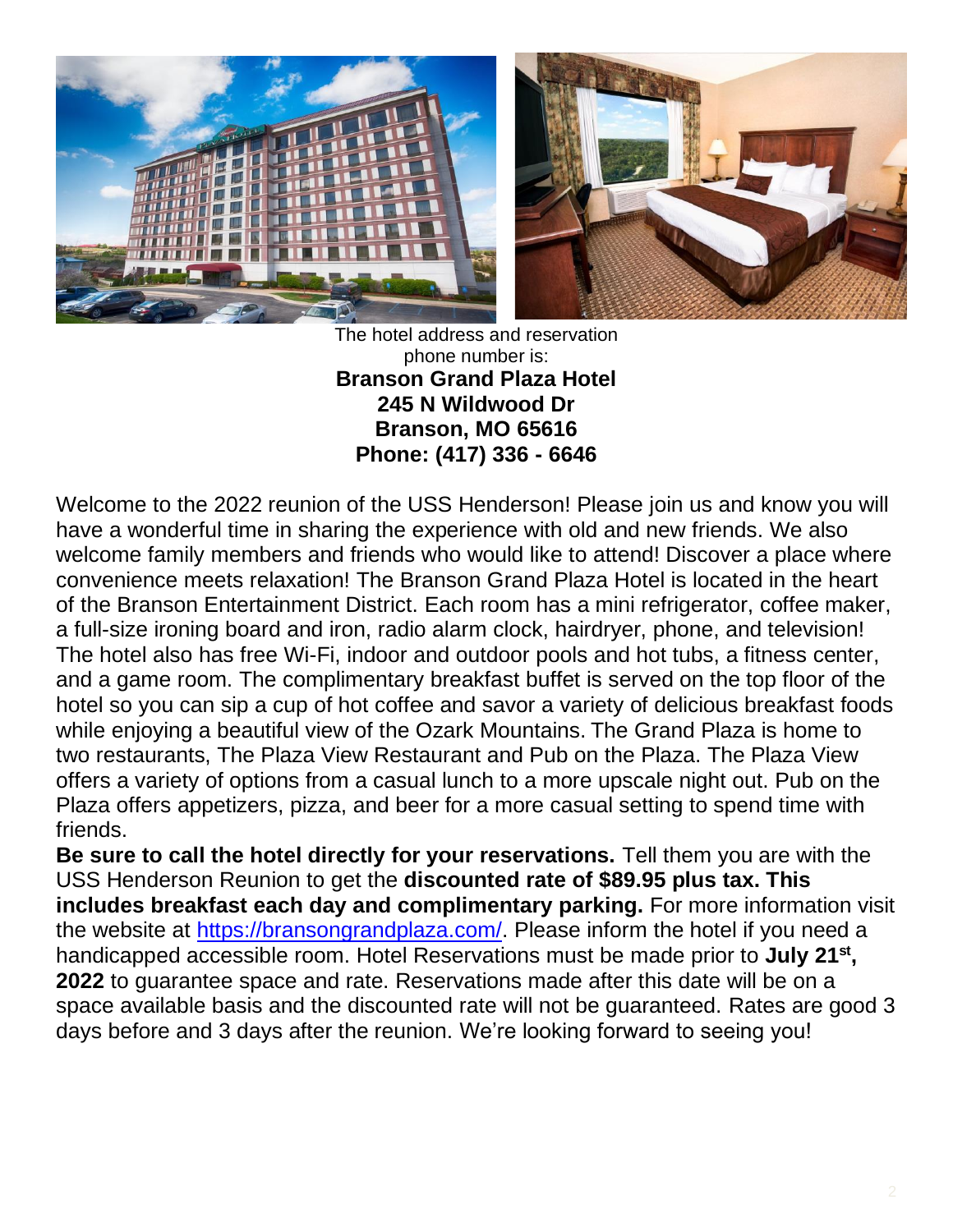**Airport Transportation:** There are two airports serving Branson. The Branson Airport is about 8 miles out in the town of Hollister, MO. This airport is served by Frontier airlines with direct flights from Chicago, Dallas, and Denver. There are also flights from numerous cities with several from California having a stop along the way. There is a wide national coverage from this airport. Get more information on website www.flybranson.com. There are also 3 car rental agencies as well as Uber, Lyft, and cab services.

You also have the option of flying into Springfield, MO. This is about an hour away from Branson. This is a national airport served by American, Allegiant, Delta, and United. They have car rental counters indicated at the airport map but do not say which agencies. They also have Uber and Lyft.

**Hospitality Room:** We will have a hospitality room at the hotel for those attending the reunion. There will be snacks and drinks provided in this room available anytime the group is not out on a tour. During tour times, the hospitality room will be closed.

### **We ask for your own safety that someone accompanies you on your trip or that you ensure your family is aware of your traveling plans. Please provide us with the name and phone number of someone NOT attending to be contacted in case of emergency. Thank you.**

**Cancellation Refund Policy:** Complete refunds will be sent 30 days before the reunion minus \$18 of the registration fee per person. NO REFUNDS WILL BE GRANTED AFTER July 21<sup>st</sup>, 2022. All tours must achieve the minimum (30) number in order to complete the tour. Gratuities for the driver and guide are not included. We need all attendees to understand that the cutoff date of July 21<sup>st</sup>, 2022 is primarily to assure the minimum number for tours. **IT IS NOT A CUT OFF DATE THAT MEANS YOU CAN NO LONGER SIGN UP FOR THE REUNION.** Please be aware that if you decide on-site that you want to take a tour, it will be based on space available on the coach. The hospitality room will be open starting Wednesday and continuing throughout the reunion.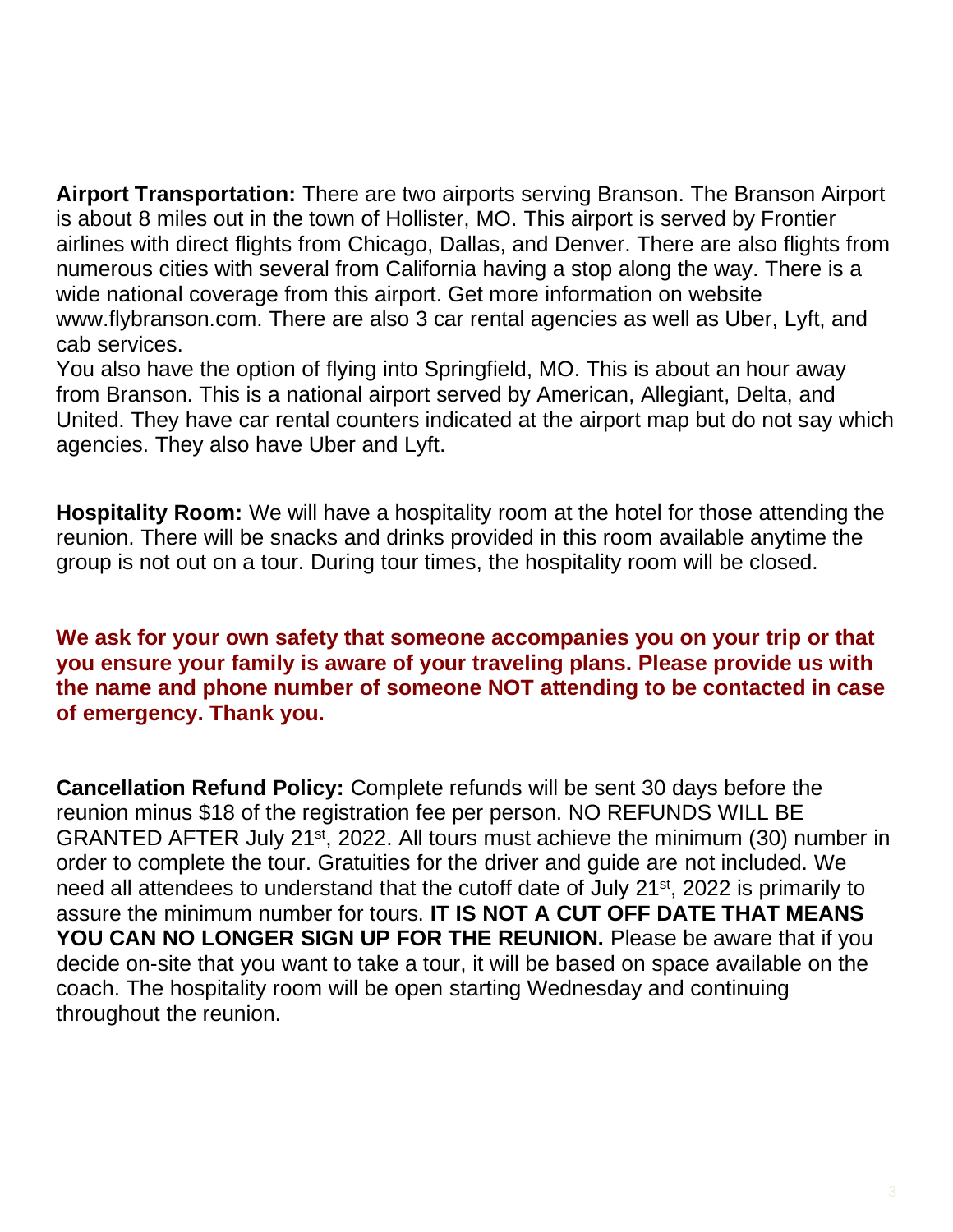## AGENDA

**All tours include transportation, guide (when applicable) and entrance fees. Meals are included only if indicated. Tours will board approximately 15 minutes prior to the departure times listed here. Check signs available at the registration desk in case of changes.**

| Sunday August 21, 2022<br>$2:00 \text{ pm} - 4:00 \text{ pm}$ | <b>Check In</b>                                                                                                                                                                                |
|---------------------------------------------------------------|------------------------------------------------------------------------------------------------------------------------------------------------------------------------------------------------|
| $3:00$ pm                                                     | <b>Hospitality room open</b>                                                                                                                                                                   |
| $5:30 \text{ pm} - 6:30 \text{ pm}$                           | Welcome reception in hospitality room                                                                                                                                                          |
| Monday August 22, 2022<br>7:45 am $-$ 2:00 pm                 | <b>TOUR #1 Dogwood Canyon Nature Park \$130 (Includes</b>                                                                                                                                      |
|                                                               | transportation, admissions, tram tour, and lunch)<br>Take a "ride on the wild side"! Board a comfortable open-air tram to<br>explore Dogwood Canyon! This informative 2 hour parrated Wildlife |

anyon! This informative 2 hour narrated Wildlife Tram Tour will take you along the canyon floor, past towering bluffs and waterfalls! The tram also stops at an 1800's style Hope Wedding Chapel, Thunder Falls Crossing to feed fish, and Glory Hole, a beautiful blue-green pool where trout live. Then go into Arkansas and enter Bison and Elk country where you'll meet the largest residents of Dogwood Canyon, American bison, elk, whitetail deer and Texas longhorns! A picnic lunch is served streamside and the options include burgers, hot dogs, mustard potato salad, coleslaw, baked beans, bar cakes, coffee, tea, lemonade, and water.

### **Dinner and evening on your own**

## **Tuesday August 23, 2022**



### **1:15 pm – 4:30 pm Tour #2 #1 Hits of the 60's \$55 (Includes transportation and show admission)**

This show features over 100 songs from all the top artists of the 1960's and even the 1950's! With over 100 costume changes and fun games to get the audience involved, this is one of the best shows in Branson! Come hear all of the best songs from one of the most diverse eras of music!

**Dinner on your own**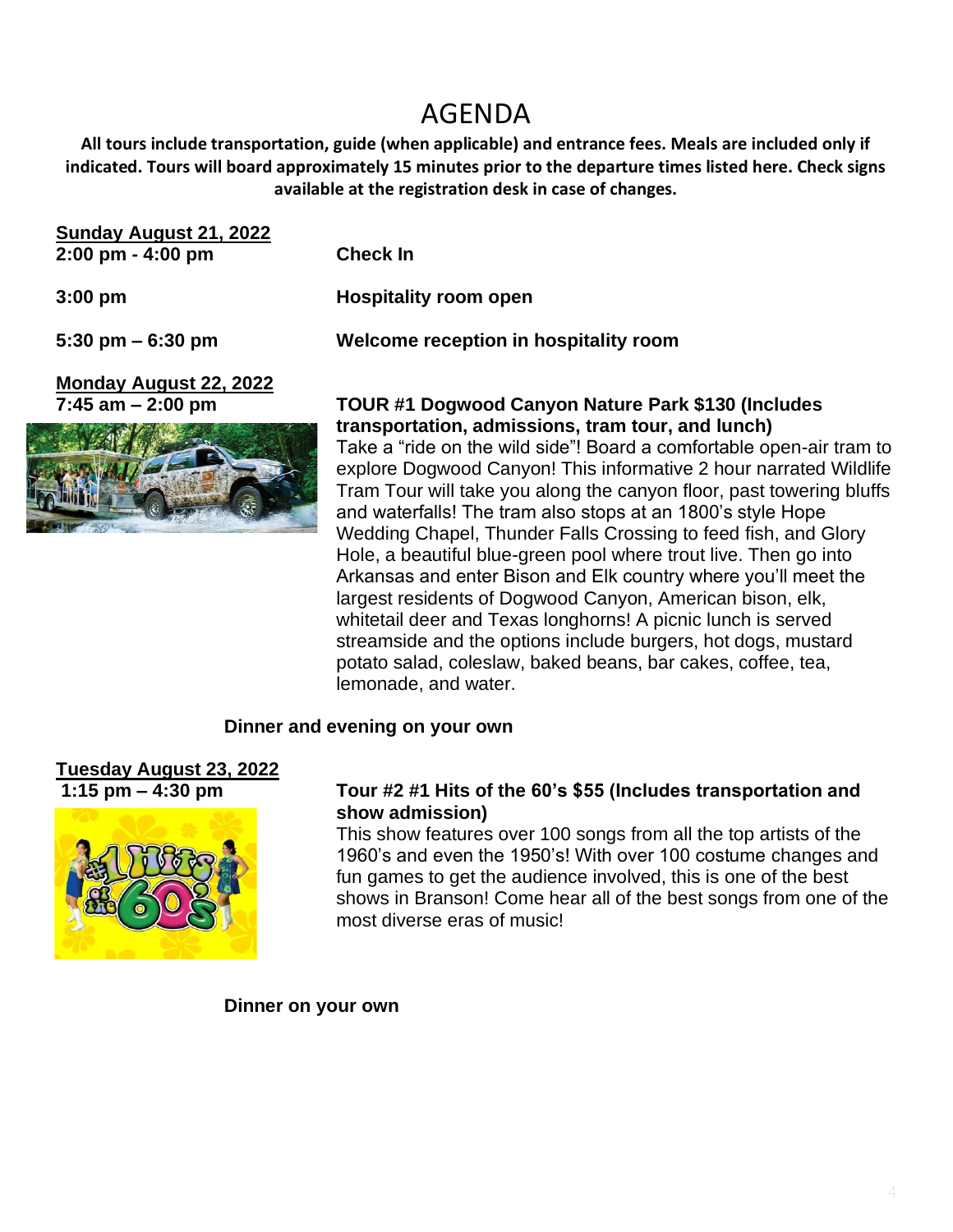

## **Wednesday August 24, 2022**





### **6:45 pm – 9:30 pm Tour #3 The Haygoods \$55 (Includes transportation and admission)**

Meet the most musical family in Branson, the Haygoods are a family of 5 brothers and their sister who will delight you will their musical prowess! Amazing visual effects along with multiple musical styles from the 60's to present day performed on 20 different instruments combine into a show that will blow you away!

### **7:15 am – 1:30 pm Tour #4 Morning in the Springfield Area \$83 (Includes transportation, admission, and lunch)**

Ride the coach over to Springfield, about an hour away. The first stop is at the Original BassPro Shop! This is known as The Granddaddy of all outdoor Stores! It is nearly 500,000 square feet of immersive shopping fun! There are seven intricate aquariums for you to find and explore as you shop. Afterwards head off to Fantastic Caverns – America's Ride Thru Cave! This cave was discovered in 1862 by a farmer, or more accurately, his dog! Then 12 women answered a newspaper ad five years later and they became the first explorers, their names are still on the cave walls today! The caves are explored in Jeep drawn trams. Also visit the National Sporting Arms museum which holds guns from Annie Oakley, President Teddy Roosevelt, Dwight Eisenhower, and outlaw Jesse James! After working up your appetite the group will go to Lambert's Café for lunch! Famous for "throwed rolls" you will love the food at this classic establishment!

This tour will return to the hotel in time for Tour #5, if you wish to attend both.

### **3:00 pm – 6:45 pm Tour #5 Showboat Branson Belle Dinner Cruise \$83 (Includes transportation, cruise, lunch, and show)**

Set sail on the Branson Belle around Table Rock Lake with live music, dancing, comedy, magic and a meal! Music from the 60s, 70s, and 80s along with great movie soundtracks like Risky Business, Titanic, and Ghostbusters are all played live by the 4 piece band along with singing and dancing by the master of ceremonies! While the show is going on you can enjoy a 3-course meal!

If you wish to attend both Tour #4 and Tour #5, we can ensure you will arrive at the hotel in time for the bus to the boat.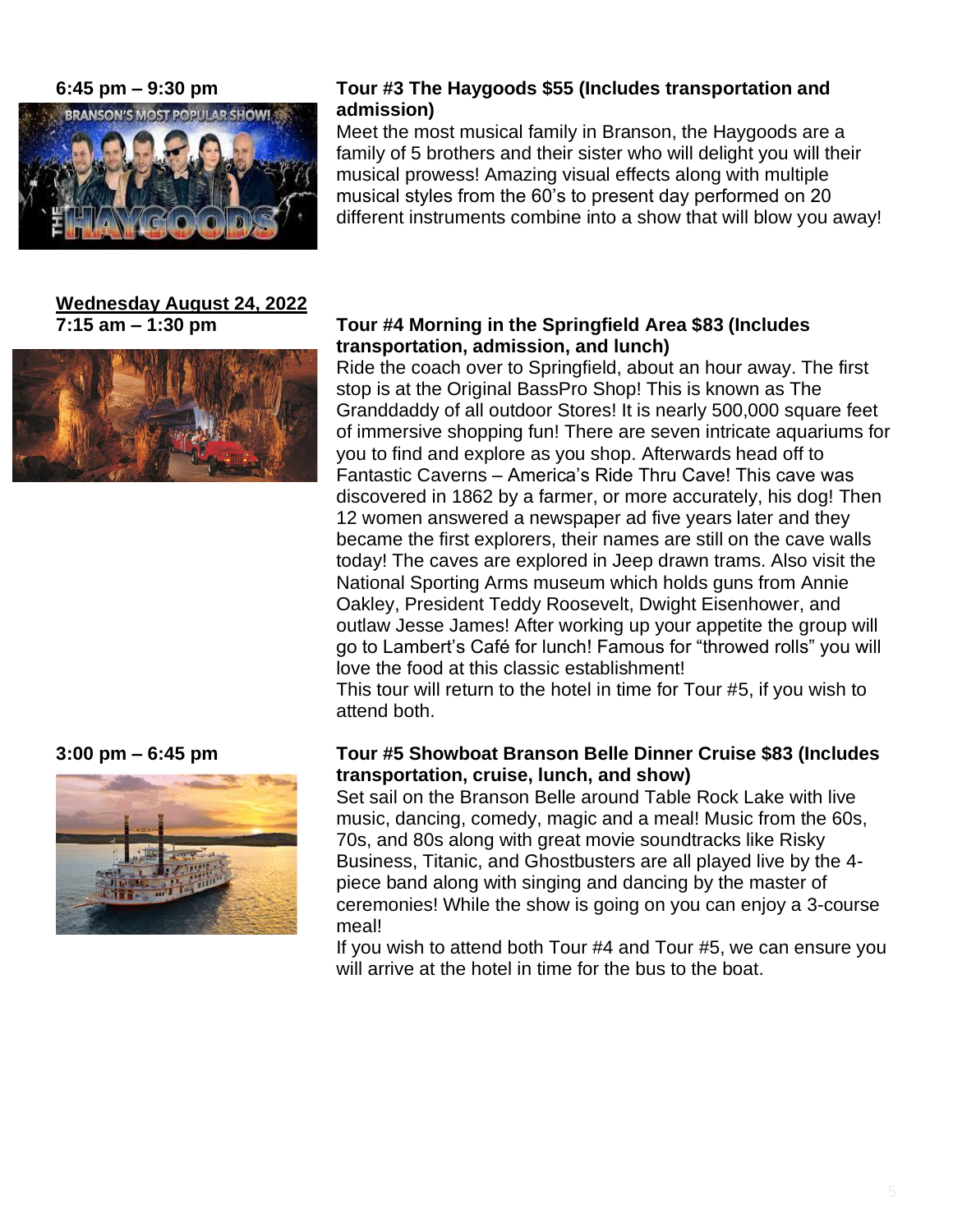# **Thursday August 25, 2022**



### **8:30 am – 12:00 pm Tour #6 Veteran's Memorial Museum/The Titanic Museum \$81 (Includes transportation and admissions)**

Visit the awe-inspiring Veteran's Memorial Museum. It will captivate you as you tour though all the great conflicts of the 20<sup>th</sup> Century. Starting with World War I and moving forward chronologically you will tour 10 great halls. Each hall features sculptures, murals, and artifacts from each conflict. Each hall has a wall that contains the name of those killed in action. Then visit the Titanic Museum for a life-sized recreation of the ship that is filled with interactive exhibits and artifacts from the original ship!

### **Lunch on your own**

| $5:00 \text{ pm}$      | <b>Pictures</b><br>The onsite coordinator from ACR is a professional photographer<br>and will have an area set up for group shots – large group, small<br>groups, couples – whatever you want. She does not charge your<br>group or ACR anything to be onsite and manage the entire reunion.<br>Nor does she require a minimum amount. She makes her money<br>for this event by the pictures sold. She puts out the pictures before<br>the banquet, you order whatever you want, they are printed during<br>the banquet and can be picked up and taken with you as you leave.<br>The large group shot is \$20 for an 8 X 10, others are less. (She<br>does many of the pictures for the Air Force Academy, schools and<br>special events in the Colorado Springs & Denver area) |
|------------------------|---------------------------------------------------------------------------------------------------------------------------------------------------------------------------------------------------------------------------------------------------------------------------------------------------------------------------------------------------------------------------------------------------------------------------------------------------------------------------------------------------------------------------------------------------------------------------------------------------------------------------------------------------------------------------------------------------------------------------------------------------------------------------------|
| 6:30 pm $-9:00$ pm     | <b>Banquet</b><br>Choice of: Garlic Butter Beef Tips served on a bed of buttered rice,<br>Golden Fried Chicken, or Greek Fish, white fish served with Greek<br>seasoning, white wine, capers, and black olives. All meals are<br>served with green beans, honey glazed carrots, roasted red<br>potatoes, and a chocolate chess pie for dessert.                                                                                                                                                                                                                                                                                                                                                                                                                                 |
| Friday August 26, 2022 | <b>Check Out</b>                                                                                                                                                                                                                                                                                                                                                                                                                                                                                                                                                                                                                                                                                                                                                                |